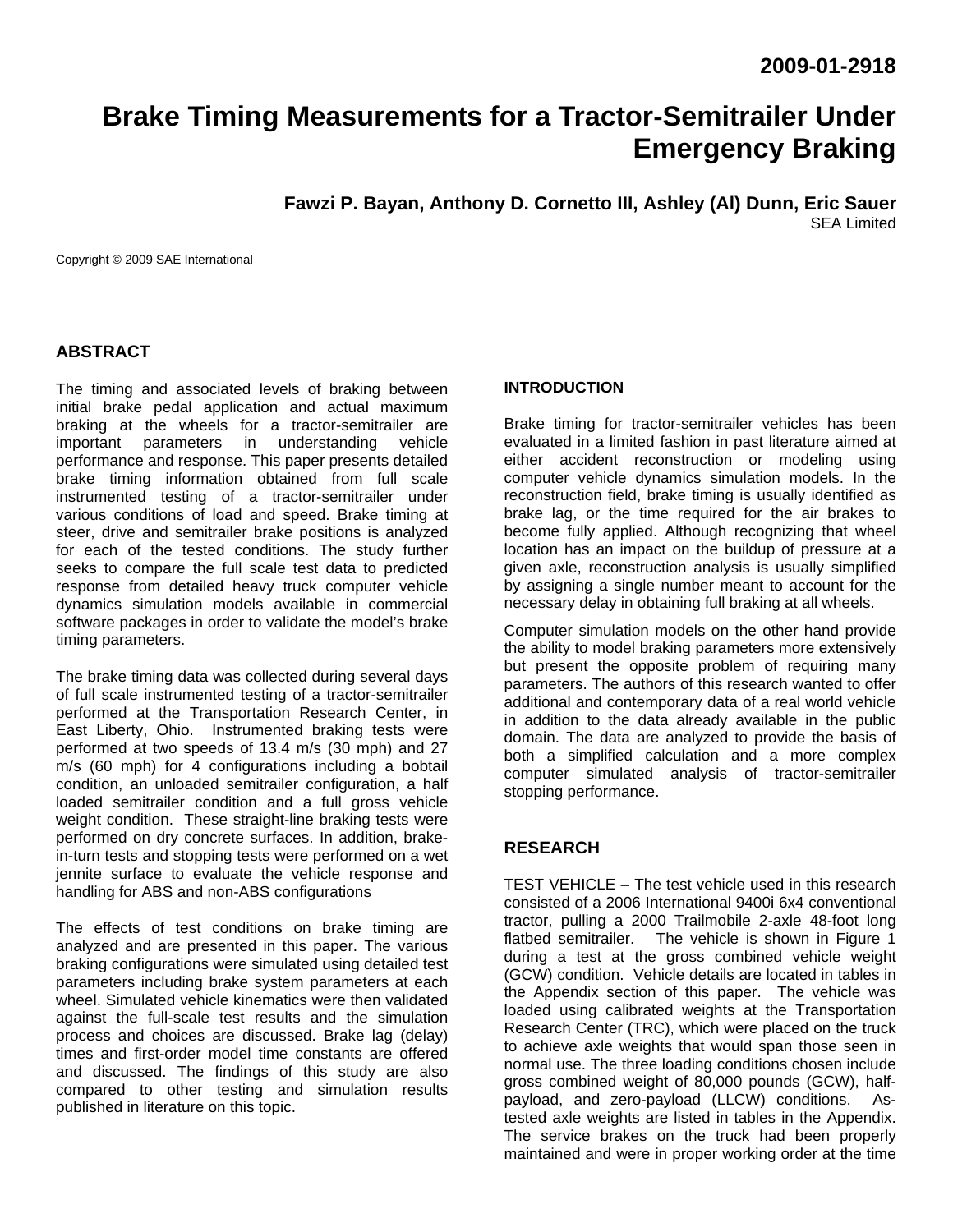of this test. Care was taken to obtain a tractor and semitrailer whose brakes were suitably worn in, so burnish state would not be an issue. Brake stroke measurements were taken at the beginning and end of each test day.



**Figure 1** - Photograph of tractor and semitrailer at GCW during a braking maneuver.

TEST FACILITY – The test facility for straight-ahead stopping tests was the concrete Skid Pad at the transportation Research Center (TRC), located in East Liberty, Ohio. The concrete skid pad is heavily used in vehicle straight-line braking tests. The section of the Skid Pad that was used in this testing was measured to have nominal ASTM peak and slide traction levels of 0.93 and 0.82, respectively. The braking-in-curve stopping tests were performed on the 500-foot radius curved wet Jennite surface at TRC. TRC's wet jennite is an asphalt test pad coated with a Jennite sealant to achieve lower tire-surface coefficients of friction. The nominal ASTM traction levels were 0.15 and 0.30 to 0.34 for slide and peak, respectively.

TEST PROCEDURE – The truck straight-line brake testing was performed both in general adherence to SAE J1626 and those procedures accepted by the National Highway Traffic Safety Administration (NHTSA) when testing trucks for FMVSS No. 121 compliance. The vehicle was accelerated to near the initial test speed, and then the brake pedal was fully applied while simultaneously de-clutching. Initial braking temperatures were monitored and initial braking temperature was controlled to remain less than 300 °F (149 °C). Brake applications were full-treadle, and the tractor and semitrailer ABS prevented wheel lock on the controlled brake positions. For each load condition, a set of stops was recorded at the baseline condition (all brakes functioning properly). On the wet Jennite, the stopping tests were performed along a 500-foot radius

curve and the ABS was selectively disabled on the brakes of the tractor or the semitrailer.

RECORDED DATA – In addition to initial braking speed and integrated stopping distance being registered by the Labeco 625 system, the following data were digitally collected and stored:

- 1. Tractor position (x, y, and z) near the C.G.
- 2. Longitudinal, lateral, and vertical accelerations (Ax, Ay, and Az) near the C.G. of tractor and the semitrailer
- 3. Tractor roll, yaw, and pitch angles and rates
- 4. Semitrailer roll, yaw, and pitch rates
- 5. Tractor speed in the longitudinal, lateral, and vertical directions (Vx, Vy, and Vz) near the C.G.
- 6. Semitrailer lateral speed (Vy) and composite (resultant) speed
- 7. Individual wheel speeds on the tractor and semitrailer
- 8. Brake pressures on the tractor steer axle, the left brake position on the tractor drive axles and semitrailer axles (positions 1, 2, 3, 5, and 7)
- 9. Tractor primary and secondary control pressures
- 10. Semitrailer control pressure
- 11. Tractor drive axle brake stroke (1 brake)

Stopping distances were recorded using a Labeco mechanical fifth wheel that recorded initial braking speed and stopping distance. Tractor dynamic parameters (speeds, accelerations, rates of rotation, etc.) were digitally recorded from an OXTS RT-3000 GPS-based inertial measurement unit (IMU) mounted near the tractor's unloaded C.G. Semitrailer dynamic parameters (accelerations and rates) were measured via a Crossbow 6-axis IMU that was mounted halfway between the kingpin and rear tandems, on the lateral centerline of the semitrailer. Semitrailer speeds were measured at the same location using a Datron 2-axis optical fifth wheel. Brake pressures were measured using calibrated pressure gauges. Wheel speeds on all ten-axle ends were measured via DC tachometers and filtered with a 10 Hz, zero-phase digital low pass filter that emulates a 12-pole Butterworth. Brake pressure signals were similarly low pass filtered at 15 Hz.

## **TIMING DATA**

Selected test data were organized into two groups for the purpose of analysis. Group A (see Table A) tests were performed in a straight line, on a dry surface with ABS functional on both the tractor and the semitrailer. These tests are presented for two loading conditions (GCW and LLCW). Tests were conducted at initial braking speeds of approximately 30 and 60 mph.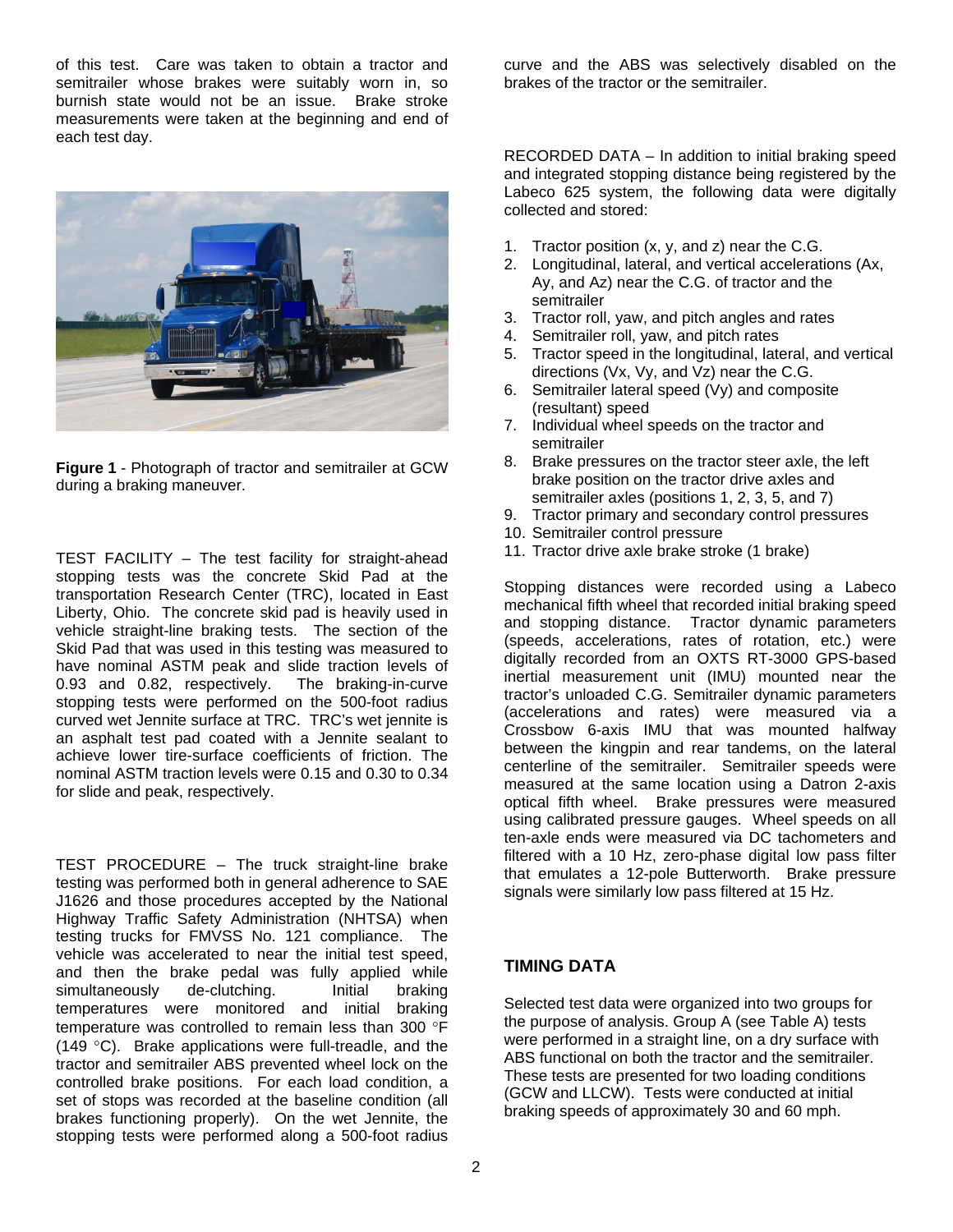Group B (see Table B) includes all tests performed along a curved path on wet Jennite surface at an approximate speed of 30 mph with ABS operational or selectively disabled on the tractor or the semitrailer. All the tests in Group B were performed for a half-payload condition.

#### **Table A**: Group A Tests

| Run#           | Load        | <b>Speed</b><br>(mph) | <b>Brakes Disabled</b> |
|----------------|-------------|-----------------------|------------------------|
| 1              | <b>LLVW</b> | $30-0$                | None                   |
| $\overline{2}$ | <b>LLVW</b> | $30-0$                | None                   |
| 4              | <b>LLVW</b> | 60-0                  | None                   |
| 5              | <b>LLVW</b> | 60-0                  | None                   |
| 6              | <b>LLVW</b> | 60-0                  | None                   |
| 7              | <b>LLVW</b> | 60-0                  | None                   |
| 8              | <b>LLVW</b> | $30 - 0$              | None                   |
| 9              | <b>LLVW</b> | 60-0                  | None                   |
| 30             | GCW         | $30-0$                | None                   |
| 31             | GCW         | $30 - 0$              | None                   |
| 32             | GCW         | $30-0$                | None                   |
| 33             | GCW         | $30-0$                | None                   |
| 34             | GCW         | 60-0                  | None                   |
| 35             | GCW         | 60-0                  | None                   |
| 36             | GCW         | 60-0                  | None                   |
| 37             | GCW         | 60-0                  | None                   |
| 38             | GCW         | $60 - 0$              | None                   |
| 39             | GCW         | 60-0                  | None                   |

**Table B**: Group B Tests

| Run# | Load           | <b>Speed</b><br>(mph) | <b>Brakes Disabled</b> |
|------|----------------|-----------------------|------------------------|
| 91   | <b>1/2 GCW</b> | $30-0$                | None                   |
| 94   | <b>1/2 GCW</b> | $30-0$                | <b>Tractor ABS off</b> |
| 95   | <b>1/2 GCW</b> | $30-0$                | None                   |
| 96   | <b>1/2 GCW</b> | $30-0$                | None                   |
| 98   | <b>1/2 GCW</b> | $30-0$                | <b>Trailer ABS off</b> |

In group A (straight line dry tests), pressure rise plots at the wheels for a typical 60 mph LLCW condition are shown in Figures 2 (Steer axle, left and right wheels), Figure 3 (Front drive axle, left and right wheels) and Figure 4 (Front semitrailer axle, right wheel only). Figures 5, 6 and 7 are similarly presented for a 30 mph GCW configuration. For group B (Brake in curve on wet jennite tests), Figures 8, 9 and 10 present the pressure rise at the wheels for a 30 mph stop at the half-load configuration. Note that in Figure 9, the left second axle

pressure was not recorded due to instrumentation failure.







Axle 2 Brake Pressure v. Time





Axle 4 Brake Pressure v. Time



**Figure 4: Run 5, 60 mph, LLCW, Dry, Straight Line**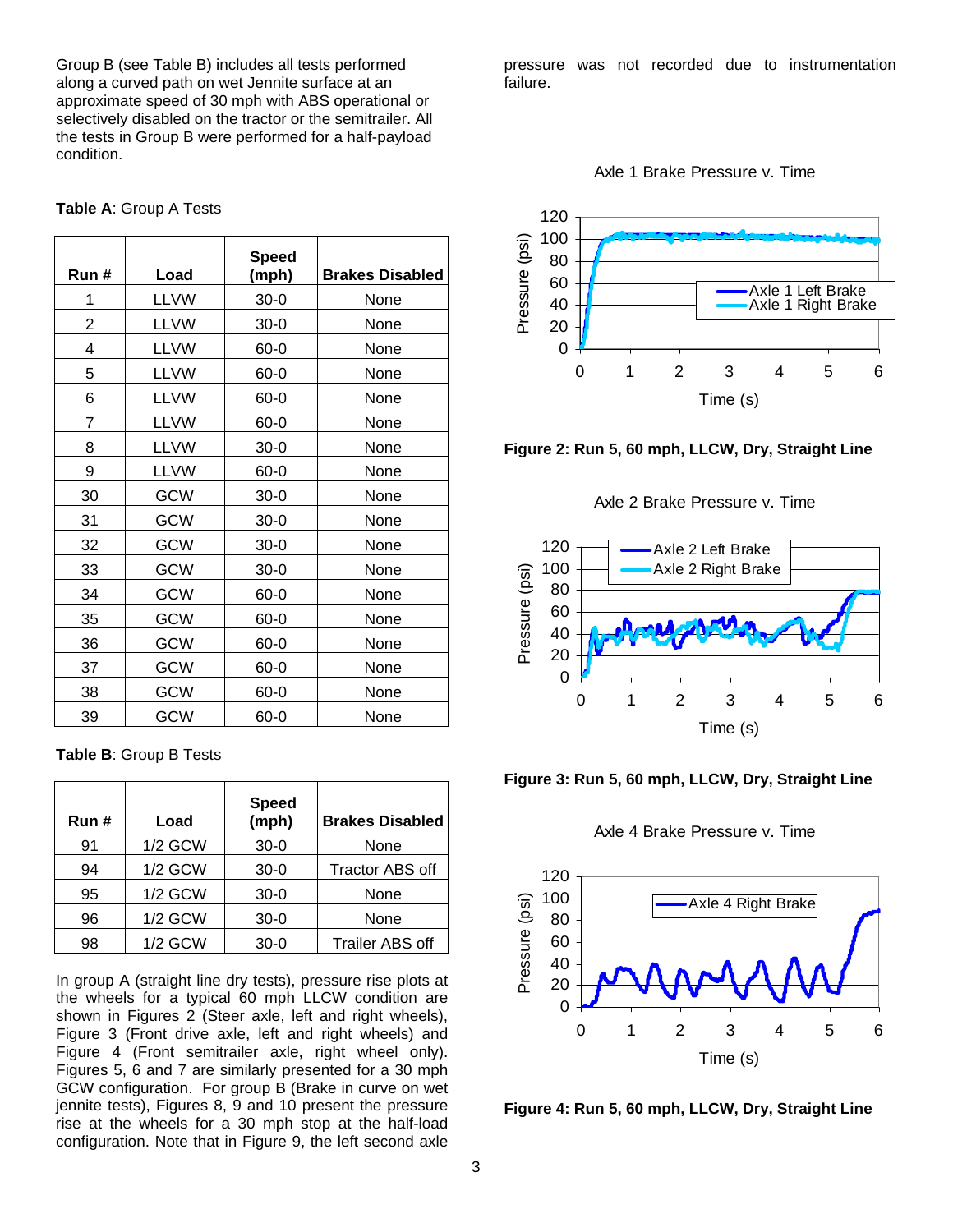



**Figure 5: Run 32, 30 mph, GCW, Dry, Straight Line** 

Axle 2 Brake Pressure v. Time



**Figure 6: Run 32, 30 mph, GCW, Dry, Straight Line** 



**Figure 7: Run 32, 30 mph, GCW, Dry, Straight Line** 

Axle 1 Brake Pressure v. Time



**Figure 8: Run 95, 30 mph, ½ GCW, Wet, Brake in Curve**





**Figure 9: Run 95, 30 mph, ½ GCW, Wet, Brake in Curve** 





**Figure 10: Run 95, 30 mph, ½ GCW, Wet, Brake in Curve**

Tractor-Semitrailer deceleration data was also recorded and is presented below in Figures 11, 12 and 13 for the 3 cases presented above.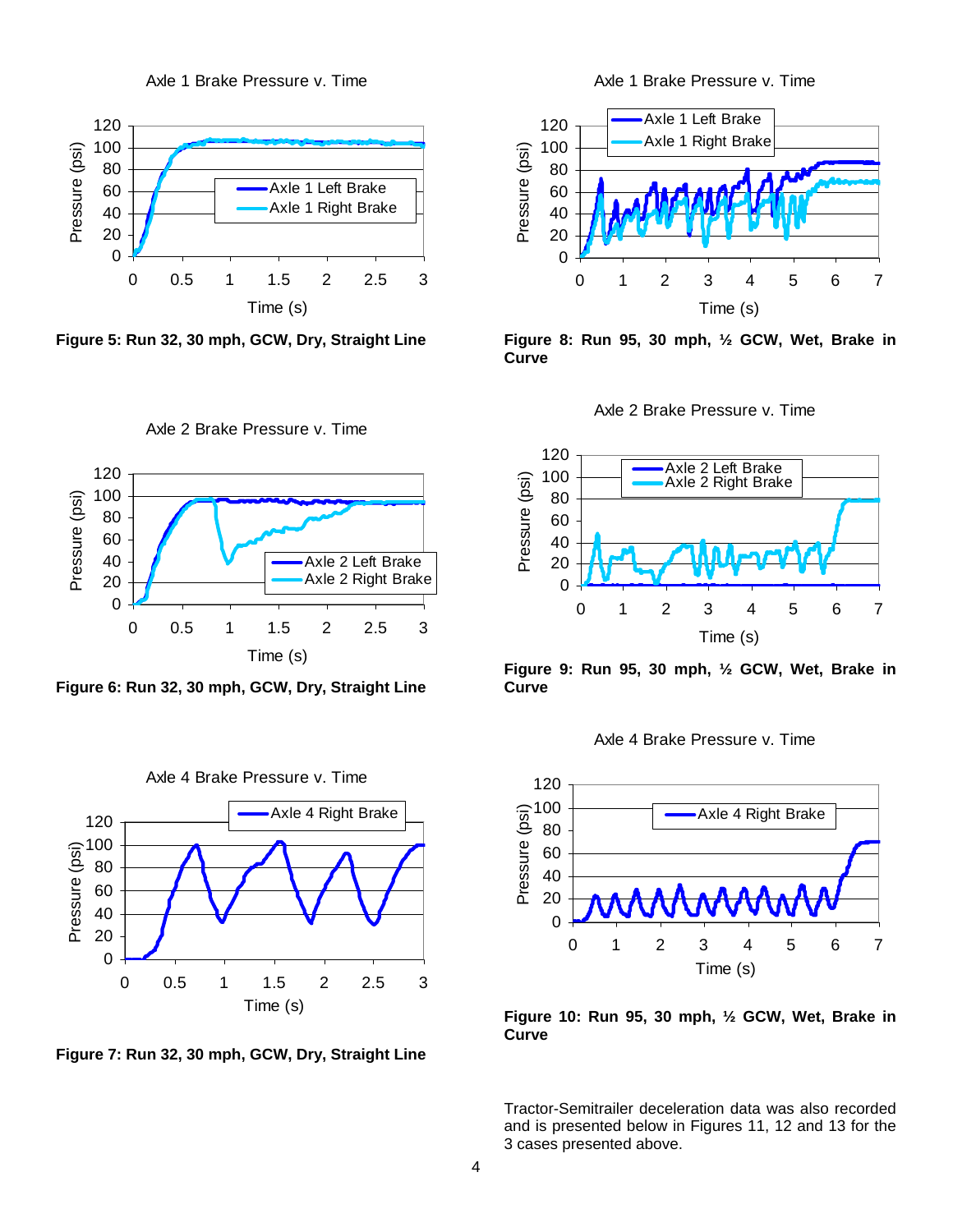Acceleration v. Time



Time (s)

**Figure 11: Run 5, 60 mph, LLCW, Dry, Straight Line**



Acceleration v. Time

Time (s)

**Figure 12: Run 32, 30 mph, GCW, Dry, Straight Line** 

Acceleration v. Time



**Figure 13: Run 95, 30 mph, 1/2GCW, Wet, Brake in** 

**Curve** 

#### **ANALYSIS AND DISCUSSION**

Analysis of the data was performed to obtain brake timing data. The extracted data includes the lag time, or the time for deceleration to begin, and the rise time, or the time for steady-state deceleration to be established.

Total delay time, representing the time at which deceleration has reached steady-state, was calculated as the sum of the lag time and the rise time. The reference time (time zero) is the time step immediately prior to the initial pressure buildup in the primary control pressure due to application of the brake pedal.

In addition, it is of interest to note the line pressures at various axles when maximum levels of vehicle braking are established. Although steady-state pressure may not have been reached at each axle, sufficient pressure exists for the vehicle to reach steady-state deceleration.

#### DRY STRAIGHT LINE BRAKING

Table C lists the deceleration lag time, rise time, total delay time (or the time to reach steady-state deceleration) and steady-state deceleration level.

Table D lists the line axle pressures at steady-state deceleration onset.

**Table C**: Group A, Times and deceleration levels

| Run            | Lag (sec) (sec) | Rise | <b>Total</b><br><b>Delay</b><br>(sec) | Steady-<br>state<br>Decel.<br>(g) |
|----------------|-----------------|------|---------------------------------------|-----------------------------------|
| 1              | 0.12            | 0.37 | 0.49                                  | 0.61                              |
| $\overline{c}$ | 0.14            | 0.31 | 0.45                                  | 0.54                              |
| 4              | 0.16            | 0.33 | 0.49                                  | 0.37                              |
| 5              | 0.15            | 0.28 | 0.43                                  | 0.51                              |
| 6              | 0.14            | 0.32 | 0.46                                  | 0.51                              |
| 7              | 0.09            | 0.31 | 0.40                                  | 0.51                              |
| 8              | 0.14            | 0.31 | 0.45                                  | 0.64                              |
| 9              | 0.16            | 0.28 | 0.44                                  | 0.55                              |
| 30             | 0.23            | 0.49 | 0.72                                  | 0.51                              |
| 31             | 0.13            | 0.44 | 0.57                                  | 0.53                              |
| 32             | 0.14            | 0.44 | 0.58                                  | 0.56                              |
| 33             | 0.14            | 0.42 | 0.56                                  | 0.54                              |
| 34             | 0.13            | 0.37 | 0.50                                  | 0.44                              |
| 35             | 0.13            | 0.49 | 0.62                                  | 0.41                              |
| 36             | 0.17            | 0.34 | 0.51                                  | 0.45                              |
| 37             | 0.14            | 0.44 | 0.58                                  | 0.46                              |

**Table D**: Group A, Pressures at steady-state deceleration levels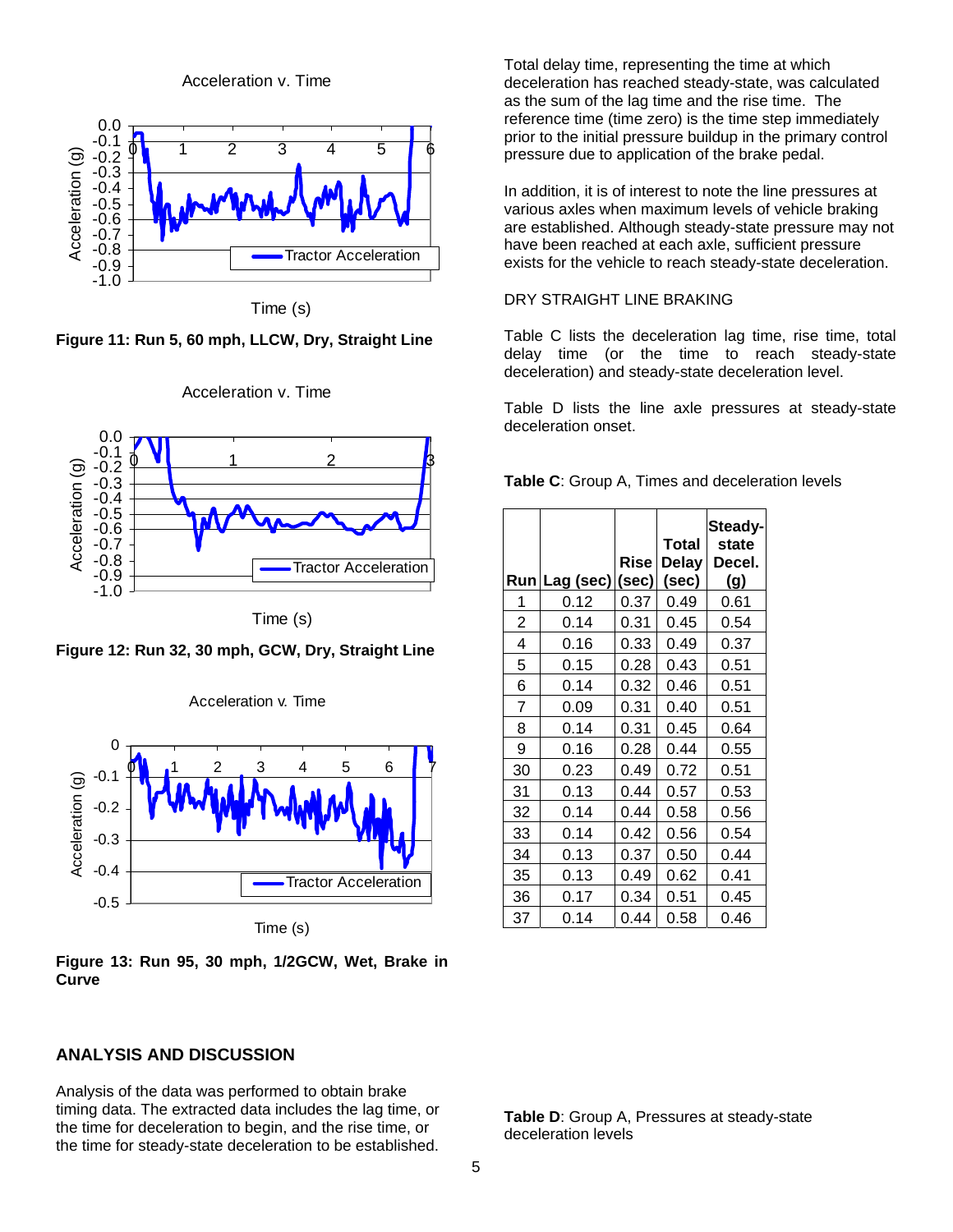| Run            | Press $L$<br>1 (psi) | Press $L$<br>2 (psi) | Press R<br>1 (psi) | Press_R<br>2 (psi) | Press_R<br>4 (psi) |
|----------------|----------------------|----------------------|--------------------|--------------------|--------------------|
| 1              | 102                  | 39                   | 101                | 32                 | 34                 |
| 2              | 95                   | 36                   | 96                 | 32                 | 30                 |
| 4              | 97                   | N/A                  | 96                 | N/A                | 40                 |
| 5              | 95                   | 33                   | 93                 | 35                 | 30                 |
| 6              | 97                   | 29                   | 95                 | 35                 | 30                 |
| $\overline{7}$ | 94                   | 25                   | 92                 | 33                 | 27                 |
| 8              | 103                  | 39                   | 101                | 37                 | 30                 |
| 9              | 95                   | 42                   | 93                 | 30                 | 33                 |
| 30             | 88                   | 88                   | 89                 | 86                 | 59                 |
| 31             | 100                  | 91                   | 96                 | 89                 | 76                 |
| 32             | 102                  | 93                   | 101                | 91                 | 81                 |
| 33             | 98                   | 87                   | 96                 | 86                 | 73                 |
| 34             | 92                   | 82                   | 92                 | 78                 | 54                 |
| 35             | 95                   | 53                   | 96                 | 92                 | 42                 |
| 36             | 94                   | 85                   | 93                 | 81                 | 47                 |
| 37             | 102                  | 93                   | 101                | 92                 | 65                 |

It should be noted that in the table above the left and right pressure for axle 2 in run 4 failed to record due to an instrumentation problem.

Review of the data for group A shows that the average lag time, rise time and steady-state delay times are 0.14 seconds, 0.37 seconds, and 0.52 seconds, respectively.

#### WET STOPPING IN CURVE

Tables E and F offer the corresponding values for the wet tests in a curve.

**Table E**: Group B, Times and deceleration levels

|    | Run Lag (sec) (sec) (sec) |      | <b>Total</b><br><b>Rise Delay</b> | Steady-<br>state<br>Decel.<br>(g) |
|----|---------------------------|------|-----------------------------------|-----------------------------------|
| 91 | 0.15                      | 0.32 | 0.47                              | 0.20                              |
| 94 | 0.13                      | 0.23 | 0.36                              | 0.13                              |
| 95 | 0.21                      | 0.25 | 0.46                              | 0.18                              |
| 96 | 0.20                      | 0.22 | 0.42                              | 0.17                              |
| 98 | 0.15                      | 0.32 | 0.47                              | 0.15                              |

#### **Table F**: Group B, Pressures at steady-state deceleration levels

| Run | Press_L <br>$1$ (psi) | $2$ (psi) | $1$ (psi) | Press L Press R Press R Press R<br>2 (psi) | 4 (psi) |
|-----|-----------------------|-----------|-----------|--------------------------------------------|---------|
| 91  | 69                    | N/A       | 65        | 30                                         | 24      |
| 94  | 78                    | N/A       | 76        | 70                                         | 24      |
| 95  | 63                    | N/A       | 50        | 23                                         | 18      |
| 96  | 44                    | N/A       | 40        | 24                                         | 19      |
| 98  | 47                    | N/A       | 50        | 20                                         | 21      |

It should be noted that in the table above the left pressure for axle 2 in all runs failed to record due to an instrumentation problem.

Review of the data for group B shows that the average lag time, rise time and steady-state delay times are 0.17 seconds, 0.27 seconds, and 0.44 seconds, respectively.

#### COMBINED GROUP DATA

Review of the data for both groups A and B shows that the average lag time, rise time and steady-state delay times are 0.15 seconds, 0.33 seconds and 0.49 seconds, respectively.

It was also noted, based on the results of the dry testing, that the increase in loading from the unloaded condition (LLVW) to the fully loaded condition (GCW) resulted in an increase in the rise time of approximately 0.1 second. This result is consistent with an increased time required to slow down the wheel and reach steady-state when the load increases.

With respect to the wet testing, the rise time was found to be shorter than the corresponding value for any of the dry testing. The rise time was found to be approximately 0.08 seconds shorter. This result is consistent with the wheels reaching available friction sooner (at lower pressures) due to the wet conditions.

#### EQUIVALENT BRAKE DELAY TIME

Brake timing can be modeled, in a first approximation, as a step function. During an "equivalent" time delay deceleration is assumed to be zero followed by a step steady-state deceleration. The steady-state component of the step function is assumed to equal the actual deceleration steady-state. It is of interest to accident reconstruction specialists to have such an approximation to quickly assess the stopping distance of a vehicle for example. Figure 14 depicts the proposed model as applied to run number 5.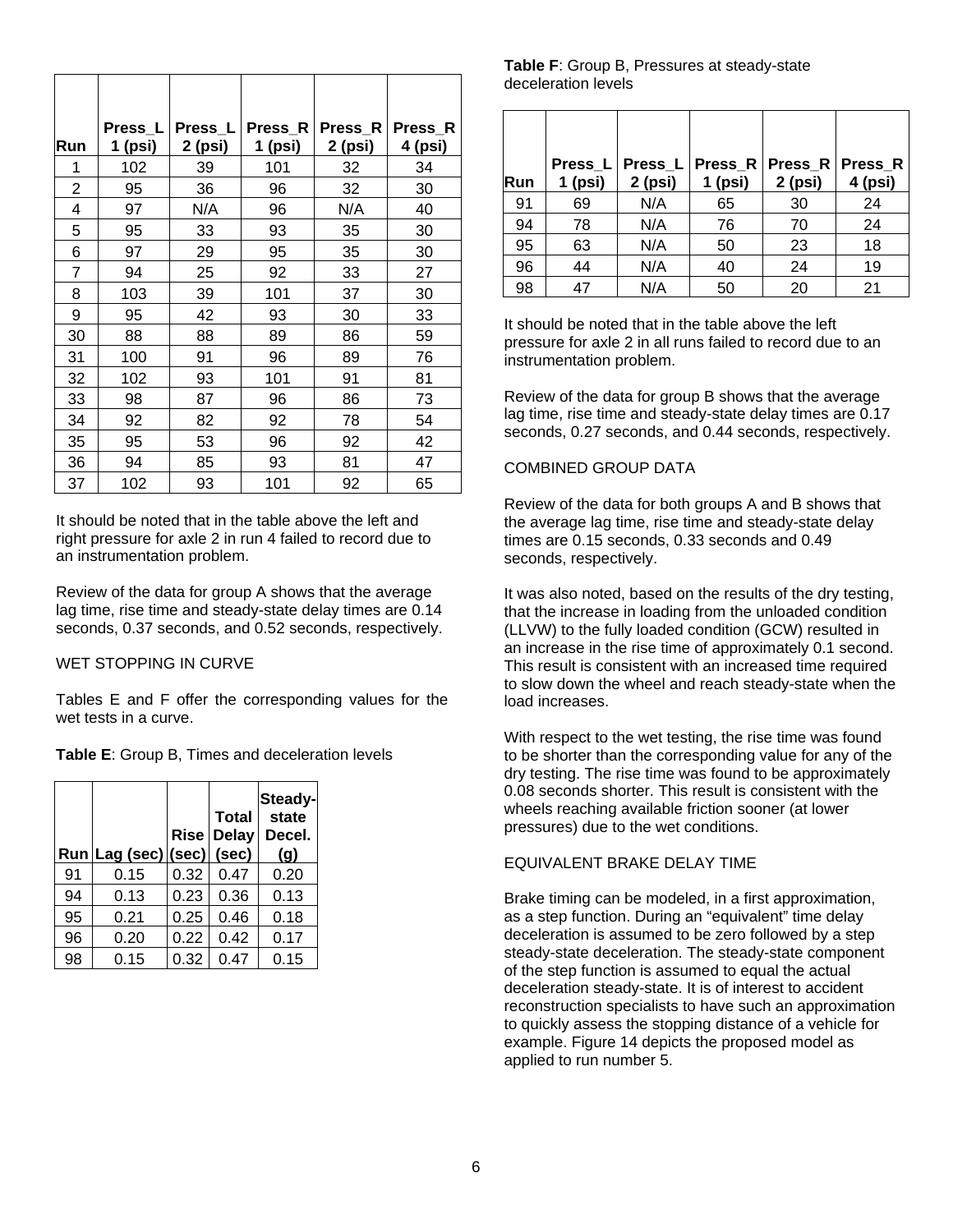Acceleration v. Time



Time (s)

#### **Figure 14: Proposed equivalent step function for Run 5**

The analysis consists of insuring that integration of each function (the step function and the actual deceleration curve) yields the same result thus resulting in an equivalent deceleration effort. A reasonable estimate of the equivalent time delay is the lag time plus one half of the rise time. For Run 5 (LLVW, dry, 60 mph), the actual lag and rise times were found to be 0.15 and 0.28 seconds, respectively and the steady-state deceleration was approximately 0.51 g. The equivalent delay time for the step function model using the above methodology was calculated to be 0.29 seconds. The actual stopping distance for Run 5 was 249 feet in a time of 5.52 seconds. The predicted stopping distance using the step function and equivalent delay time is 257 feet in 5.61 seconds, which is an error of 3% in distance and 2% in time. (Note that an equivalent delay time of 0.20 seconds would minimize the error for Run 5).

Using the above methodology for all runs shows that the equivalent delay time, or time at which the steady-state deceleration begins using a step function model, ranges from 0.25 to 0.48 seconds.

## SIMULATION

Simulation was performed using the SIMON vehicle dynamics simulation package within HVE. SIMON is a vehicle dynamic simulation model capable of simulating vehicle motion in 3-dimensional environments. The dynamics model allows a sprung mass with six degrees of freedom and multiple axles with up to five degrees of freedom per axle. A generic Class 4 truck and a generic Class 4 trailer were selected from the HVE vehicle database for the simulations. (HVE does not have generic Class 8 vehicles available in the vehicle database.) The vehicle geometries and masses were adjusted to match the values measured from the test vehicles. A vehicle payload was added to the trailer and suspension properties were adjusted match the measured axle loads from the full-scale test setup.

SIMON also has a brake model, referred to as the Brake Designer, which allows for customization of the brake parameters at each wheel. For the comparison simulations, each brake type was changed to an S-cam and the known parameters, including chamber size, slack adjuster length, and drum diameter, were set to the documented values from the brake test. A brake pedal force was applied one second after the simulation began. This allowed the vehicle to reach a steady-state before braking. The brake pedal force was ramped from zero to maximum over one tenth of a second. A brake pedal force was input to match the brake pressures from the full scale testing. The time lag, time rise, push-out pressure, ABS tire slip minimum and maximum, ABS apply delay, apply rate, release delay, and release rate were adjusted at each brake to match the pressures documented in the full-scale testing. Axle 1 of the simulated vehicle was adjusted to match the measured pressures at axle 1 of the test vehicle. Both axles 2 and 3 of the simulated vehicle were adjusted to match the measured pressures at axle 2 of the test vehicle. Both axles 4 and 5 of the simulated vehicle were adjusted to match the measured pressures at axle 4 of the test vehicle. The roadway surface friction was selected to be consistent with the full scale testing. Upon making these inputs, good correlation was found to exist. For example, the overall vehicle deceleration levels and pressure rise at the wheels from the comparison simulation of Run 5 are shown in Figures 15 through 18. Figure 19 shows the deviation between the simulated distance traveled and the test distance traveled as a function of time. The deviation is at all times less than 0.9 feet. The total travel distance from initial brake pedal application to when the vehicle stopped was approximately 250 feet. As illustrated, with the appropriate information about the brake system, the simulated vehicle responded in a manner consistent with the test vehicle and given this accuracy, SIMON could be used to study the effects of numerous braking parameters, including lag time, rise time, and ABS functionality.







Given the validation of the simulation package, brake pressure lag times and rise times from the testing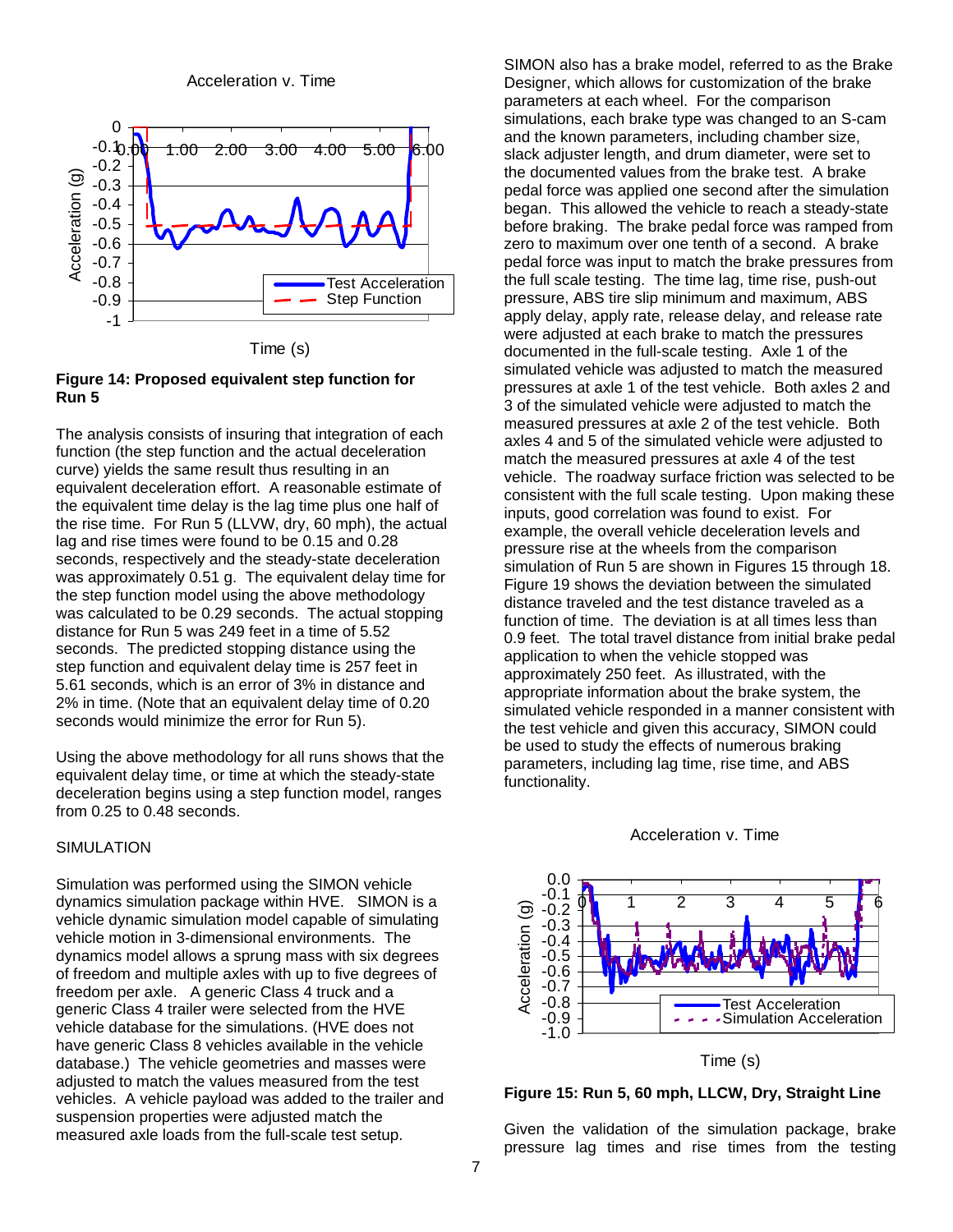described in this paper can thus be used to provide appropriate input data to users of HVE in order to properly simulate a tractor semitrailer braking event.





**Figure 16: Run 5, 60 mph, LLCW, Dry, Straight Line** 





 **Figure 17: Run 5, 60 mph, LLCW, Dry, Straight Line**



Axle 4 Brake Pressure v. Time

 **Figure 18: Run 5, 60 mph, GCW, Dry, Straight Line** 



#### **Figure 19: Run 5, 60 mph, LLCW, Dry, Straight Line**

## **PREVIOUSLY PUBLISHED DATA**

The authors researched and reviewed the available published technical research on brake timing.

An early published paper by Lewis et al (1) addresses the importance of time delays in braking calculations. The paper discusses time equivalent delays of 0.1 to 1 second. David Stopper (2) reports a time of 0.26 seconds for drive axles to begin locking from 50 mph on a 1995 Kenworth towing an empty Fruehauf tanker semi trailer.

Limpert et al (3) reports a brake pedal application time, the time between the beginning of brake pedal movement and the beginning of deceleration, of 0.1 second. He also reported a deceleration build-up time of 0.5 seconds, which he notes to correspond to the time for brake line pressure to reach 80 psi at the brake chamber. He further adds that this build-up time can only be used in the case of brakes in good adjustment and in the case of the driver applying the brake pedal rapidly. A slow pedal application is reported to increase the buildup time. The basis for the above data could not be found in the paper and the authors state that the findings in the paper are based on "more than 250 commercial vehicle" investigations.

Bartlett (4) proposes theoretical analyses based on work done by Heusser. He also reported UMTRI data suggesting the lag time between first treadle valve movement and change in brake chamber pressure was 0.15 to 0.24 seconds. Trailer axles are reported to require 0.25 to 0.3 seconds more to reach 60 psi and an additional 0.1second to reach 80 psi. Using this and other data, Bartlett predicts a lag time of approximately 0.1 second for the steer axle, 0.15 sec for the drive axle and 0.4 seconds for the trailer axles. The total delay in reaching steady-state is calculated as 0.6 seconds for the drive axle and approximately 0.8 seconds for the full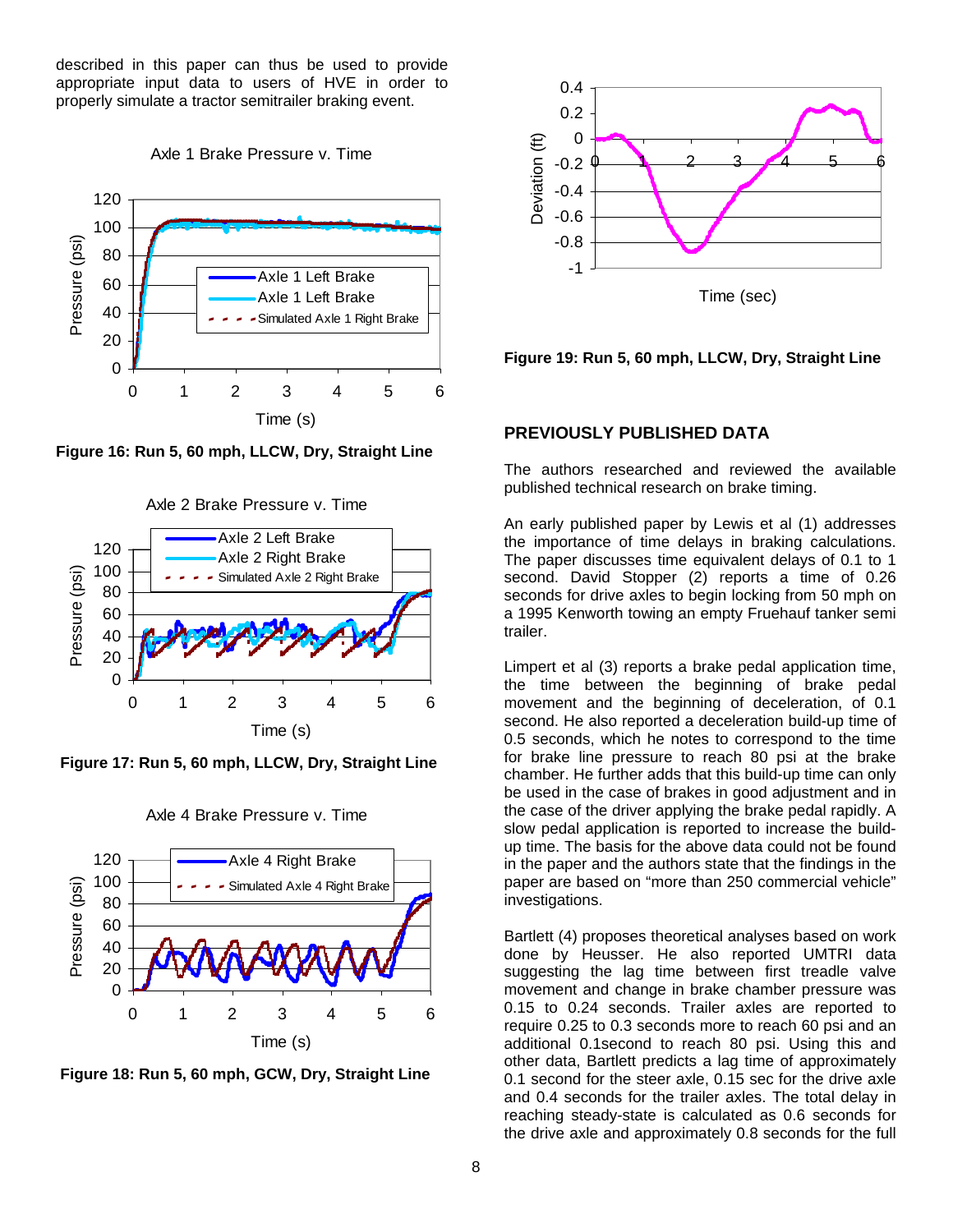vehicle.

Radlinski (5) reports that the time delay for tractor brake application is of the order of 0.3 seconds. For the trailer the corresponding number is reported as 0.6 seconds.

## **CONCLUSIONS**

Analysis of braking test data from a real world tractor semitrailer tested on dry and wet pavement, at 30 and 60 mph and under varying levels of loading was used to evaluate various brake timing parameters.

Deceleration test results show that a brake lag of approximately 0.15 seconds exists followed by a rise time of approximately 0.33 seconds to reach a steadystate deceleration in approximately 0.48 seconds.

Although lag time was found to be essentially constant for various conditions, rise time was found to increase for dry and loaded conditions and to decrease for wet and unloaded conditions.

Modeling the deceleration of the vehicle as a step function, an equivalent delay time can be obtained and was found to range from 0.25 to 0.48.

This paper also demonstrates that, the 3-dimensional SIMON simulation package within HVE can be utilized to properly predict the braking performance of commercial trucks. The simulated vehicle responded in a manner very consistent with the test vehicle thus validating the use of this program to properly predict the braking performance of a tractor semitrailer. The simulation program can accordingly be used to study the effects of numerous braking parameters, including lag time, rise time, and ABS functionality. In addition, the test data parameters presented here, such as pressure lag and rise time, can be used to simulate real world performance.

## **ACKNOWLEDGMENTS**

The engineers at SEA would like to extend their gratitude for the multitude of engineers, technicians, and support staff at TRC for helping with this test program. Two indispensable people were Ms. Samantha Wagoner and Mr. Richard Heberling, a professional truck test driver at TRC. The authors also express special gratitude for the SEA engineers, technicians and staff that worked tirelessly to prepare, setup and perform these tests as well as analyze the resulting voluminous data.

## **REFERENCES**

1-Lewis, Richard L., Raymond, Robert E., "Stopping-Distance Analysis" SAE 730193, 1973

2-Stopper, David A., "Heavy Air Braked Vehicle Accident Reconstruction - Determining when a Wheel is Capable of Locking and Estimating Air Lag Time Based on Vehicle Weight" WREX 2000 – World Reconstruction Exhibition, 2000

3-Limpert, Rudolf, Andrews, Dennis F., "Analysis of Truck Braking Accidents" SAE 870504, 1987

4-Bartlett, Wade D., "Calculation of Heavy Truck Deceleration Based on Air Pressure Rise-Time and Brake Adjustment" SAE 2004-01-2632, 2004

5-Radlinski, Richard W., Braking Performance of Heavy Commercial vehicles SAE seminar, December 2000.

6-Dunn, Ashley L., Heydinger, Gary, Rizzoni, Giorgio, Guenther, Dennis, "In-Depth Analysis of the Influence of High Torque Brakes on the Jackknife Stability of Heavy Trucks" SAE 2003-01-3398, 2003

7-Radlinski, Richard W., "Braking Performance of Heavy U.S. Vehicles" SAE 870492, 1987

8-Todorovic, Jovan, Duboka, Cedomir, Suchy, Wieslaw, "The Influence of Mechanical Losses of Drum Brakes on the Braking Force Distribution" SAE 892506, 1989

9-Suh, Myung-Wong, Park, Yoon-Ki, Kwon, Seong-Jim, Yang, Seung-Hwan, Park, Byung-Chul "A Simulation Program for the Braking Characteristics of Tractor-Semitrailer Vehicle" SAE 2000-01-3415, 2000

10-FMVSS No. 121 vehicle test procedure

11-SAE J1626 vehicle test procedure "Braking Stability and Control Performance Test Procedures for Air- and Hydraulic-Brake-Equipped Trucks, Truck Tractors, and Buses."

## **CONTACTS**

For inquiries, please contact:

Mr. Fawzi P. Bayan, SEA Ltd., Maryland office, Telephone: 410-987-1077. E-mail: fbayan@sealimited.com, and

Mr. Anthony D. Cornetto III, SEA Ltd., Maryland office, Telephone: 410-987-1077. E-mail: fbayan@sealimited.com, and

Mr. Ashley (Al) Dunn, SEA, Ltd., Ohio office, Telephone: 614.888.4160. E-mail: adunn@sealimited.com, and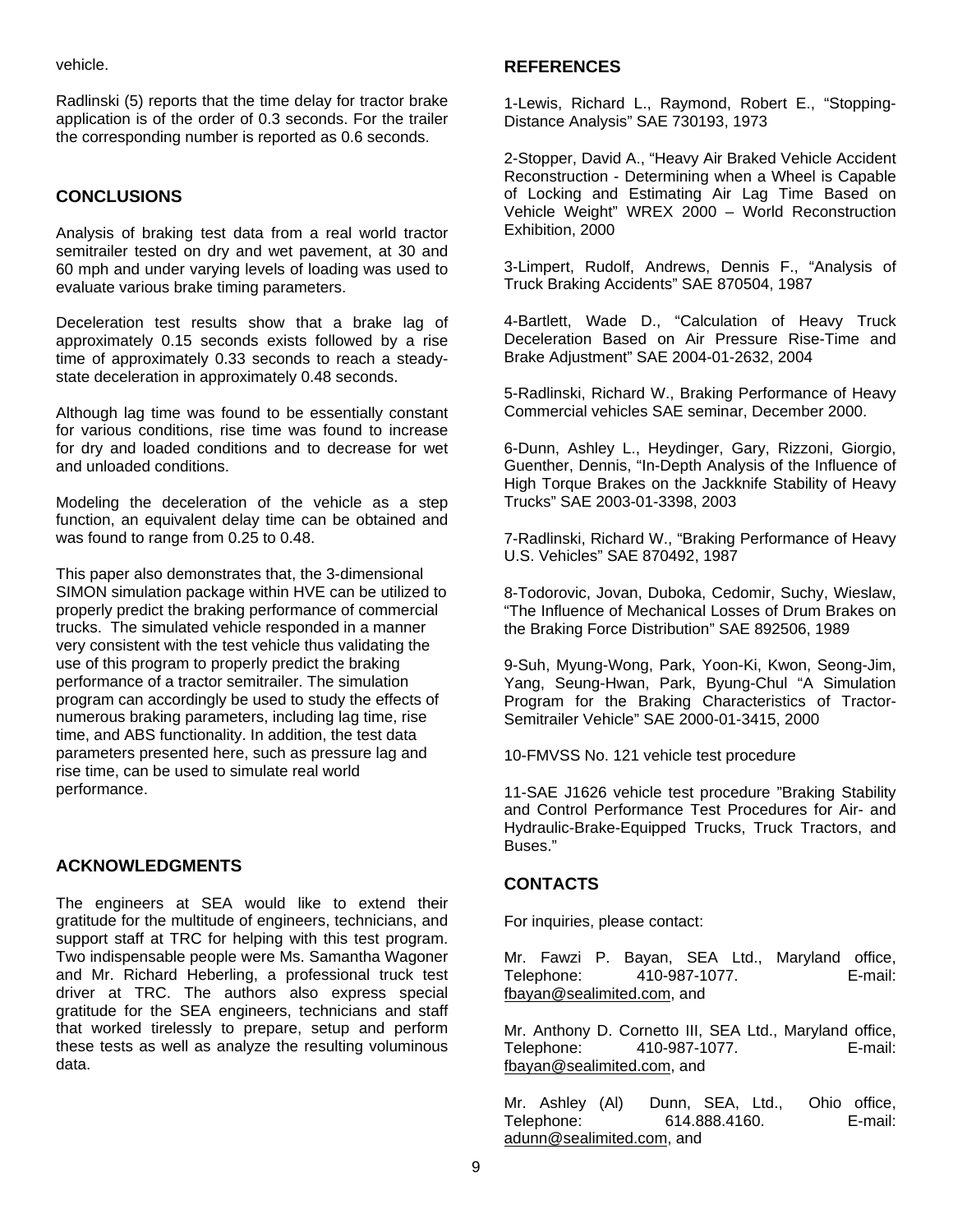Mr. Eric Sauer, SEA, Ltd., Ft Lauderdale office, Telephone: 954.777.4793. E-mail: esauer@sealimited.com.

### **DEFINITIONS, ACRONYMS, ABBREVIATIONS**

**IMU:** Inertial Measurement Unit – used to measure vehicle inertial rates and accelerations at one point on the vehicle.

**ABS**: Anti-lock Braking System – separate autonomous systems are used on the tractor and semitrailer to limit wheel slip, prevent wheel lock, and assist the driver in maintaining control and stability of the vehicle.

**TRC**: Transportation Research Center – independent vehicle research and test facility located in East Liberty, Ohio.

**GCW**: Gross Combined Vehicle Weight – for tractors and semitrailers, all axles are loaded to GAWR.

#### **GAWR**: Gross Axle Weight Rating

**LLCW**: Lightly Loaded Combination Weight – i.e., having zero-payload (other than weight of instrumentation, driver, and test engineers)

**NHTSA**: National Highway Traffic Safety Administration

**VRTC**: NHTSA's Vehicle Research and Test Center, located on TRC's proving grounds in East Liberty, Ohio.

**IBT**: Initial braking temperature – the brake lining temperatures just before the braking run is commenced.

**CG**: Center of Gravity

## **APPENDIX**

**Table 1** Vehicle Information for the 2006 International 9400i 6x4 tractor

| Parameter                             | Value                                         |
|---------------------------------------|-----------------------------------------------|
| Gross Vehicle Weight Rating (GCW, lb) | 52,000                                        |
| Unloaded Curb Weight (lb)             | 17,523 (includes fuel)                        |
| Wheelbase (in)                        | 236                                           |
| Front suspension                      | 12k# 2 Leaf spring                            |
| Rear suspension                       | 40k# Pneumatic                                |
| ABS system                            | Bendix 4s/4m<br>w/ trailing axle side control |
| Steer axle tires                      | 275/80R22.5 Michelin Pilot XZA2 rib           |
| Drive axle tires                      | 295/75R22.5 Goodyear G372 LHD lug             |
| Engine                                | Cummins ISX series 435hp                      |
| Mileage at beginning of test (mi)     | 281,337                                       |